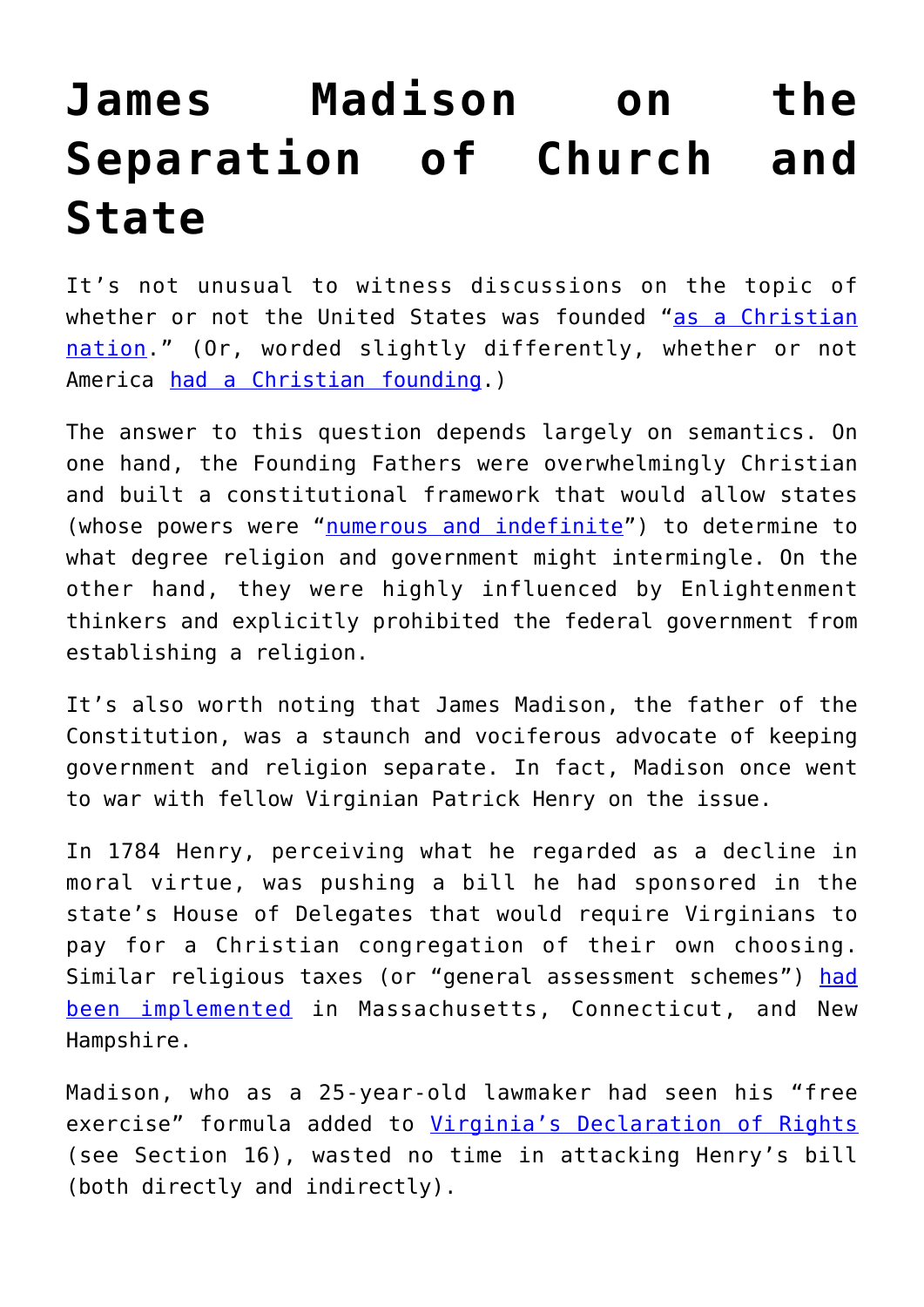When Madison's initial efforts to derail Henry's bill failed, he maneuvered to have Henry kicked upstairs to the seat of governor. With Henry out of the legislature, Madison went to work.

What followed, writes historian Kevin R.C. Gutzman, author of *[James Madison and the Making of America](http://amzn.to/29RLEwE)*, was "the first truly popular statewide political campaign in Virginia history."

This included Madison's (anonymous) publication of *[Memorial](http://founders.archives.gov/documents/Madison/01-08-02-0163) [Remonstrance Against Religious Assessments](http://founders.archives.gov/documents/Madison/01-08-02-0163)*, a document Gutzman calls "perhaps the finest arguments for religious freedom ever penned in America."

In the text, Madison methodically presents the case as to why Virginians should not be compelled to finance Christianity. It includes barrages such as this:

*During almost fifteen centuries has the legal establishment of Christianity been on trial. What have been its fruits? More or less in all places, pride and indolence in the Clergy, ignorance and servility in the laity, in both, superstition, bigotry and persecution. Enquire of the Teachers of Christianity for the ages in which it appeared in its greatest lustre; those of every sect, point to the ages prior to its incorporation with Civil policy.*

Henry, a learned man and arguably Virginia's most popular statesman, proved no match for Madison, arguably the most effective politician of his day. Henry's bill was defeated, and the General Assembly eventually adopted Thomas Jefferson's Bill for Establishing Religious Freedom, which was [signed into](http://www.heritage.org/initiatives/first-principles/primary-sources/virginia-act-establishing-religious-freedom) [law in 1786.](http://www.heritage.org/initiatives/first-principles/primary-sources/virginia-act-establishing-religious-freedom)

Madison would go on to see language similar to his "free exercise" formula adopted in the First Amendment of the Bill of Rights, which was ratified by the states in 1791. (His proposal to preclude *states* from infringing upon the religious